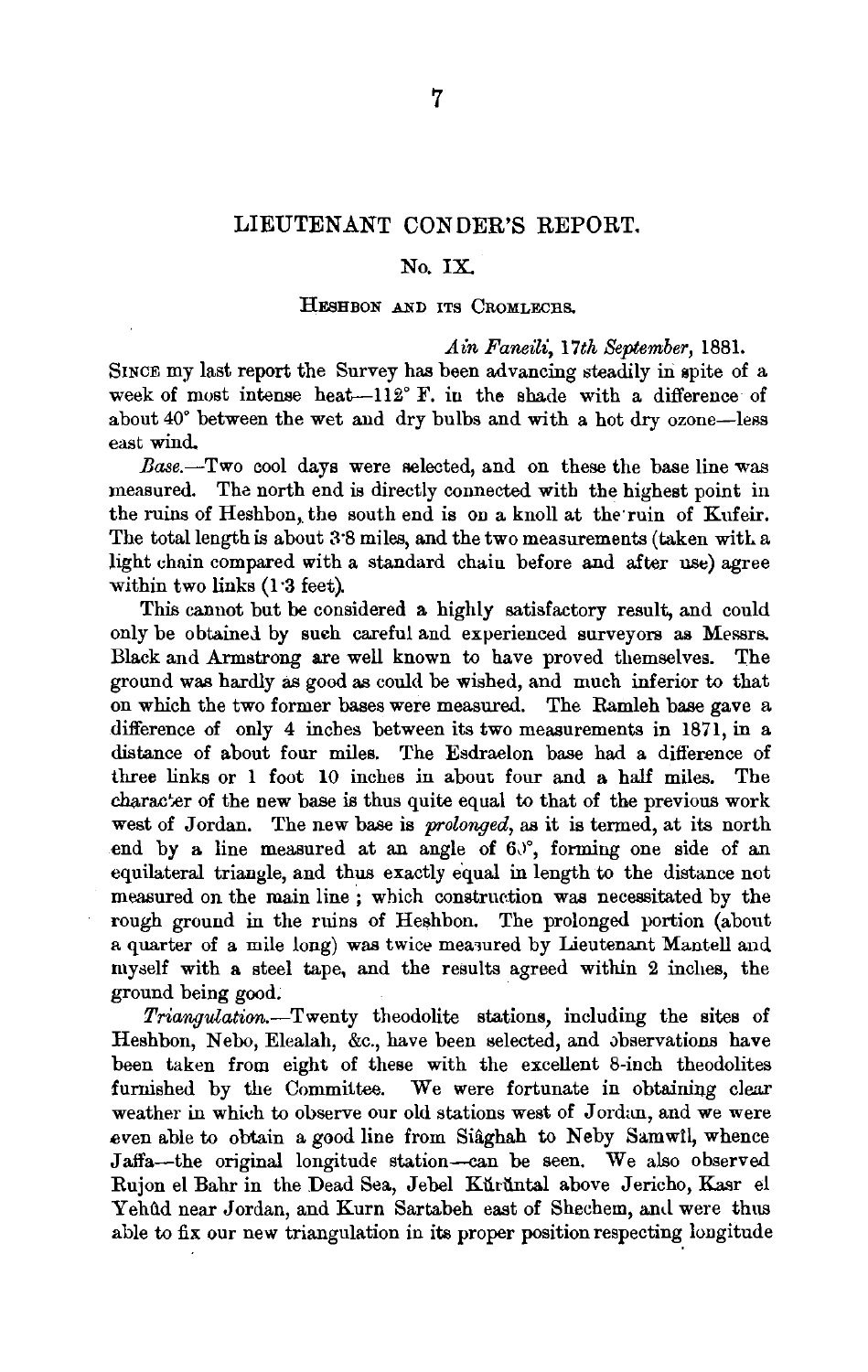and lafitude. The junction is not yet as complete as it will be made flatitude. The junction is not yet as complete as it will be made finally, but our rough calculations show that the results derived from the new hase are likely to agree in a most satisfactory manner with the calculations depending on the western bases. The new Survey may thus. I think, be considered to rest on a firm basis, and our subsequent work will constantly be checked by observations to the stations on the western watershed, where cairns exist which we rebuilt in the earlier summer months of the present year.  $T_{\text{max}}$  s of the present year.

The American Survey cairms are well built, and the stations skillully selected. The use of these stations has saved us several days of labour, in addition to which the Arabs have a most fortunate propensity towards the construction of cairns on every high top-a reminiscence perhaps of the worship of Nebo or Mercury-and we are thus often able to make use of structures which are not likely to be disturbed because custom has made them familiar to the wild shepherds of these mountains.

The survey of detail has commenced, and the examination of the ruins by Lieutenant Mantell and myself, in a few days some 100 square miles of the new Survey will be completed all round Heshbon.

 $Heshbon$ —The ruins of the capital of Sihon are at first sight disappointing. Shapeless mounds of hewn stones, rude pillars and cornices of Byzantine origin, a great pool on the east, a ruined fort on the south, numerous caves and cisterns with remains of a colonnaded building on the highest part of the hill, are all that we have found. The details have been measured with the same amount of accuracy observed in the important ruins west of Jordan; but no inscription has yet rewarded our search, and although the site is very extensive, its buildings are evidently all of late origin (4th to 6th century probably). One curious illustration of Scripture appears, however, to be presented by the site. The eyes of the Shulamites (Cant. vii, 4) are l kened to the "fishpools of Heshbon by the gate of Bath Rabbim." and Canon Tristram points out that the bright pools in the stream which runs beneath Heshbon on the west, are probably intended. The plateau on the edge of which the city stands is reached, from this stream, by an ancient road which, at the top of the ascent, passes through a sort of passage cut in the rocks about 8 or 10 feet high and 3 or 4 yards wide. This entry to the s te of Heshbon from the north-west is known as the Bueib or "gates," and these gates looking down on the fishpools of Heshbon may perhaps be those noticed by the author of the Song of Songs under the name Bath Rabbim "Daughter of great ones." From Heshbon a good view is obtained to the south over the great Belka plateau, and from the high top west of the ruins the Jordan valley becomes visible, with the mountains beyond, the thorn groves of Râmen being seen through the gap caused by the deep gorge of Wady Hesban.  $Hes$  hilltop (el Kerftmtyeh) there is more to be said later, for here is more to be said later, for  $h$ 

Of this hilltop (el Kerûmîyeh) there is more to be said later, for here we first came across one of the great centres of rude stone monuments which form one of the most interesting features of the new country, and present *Identificatians.* -Several names of Biblical interest we have already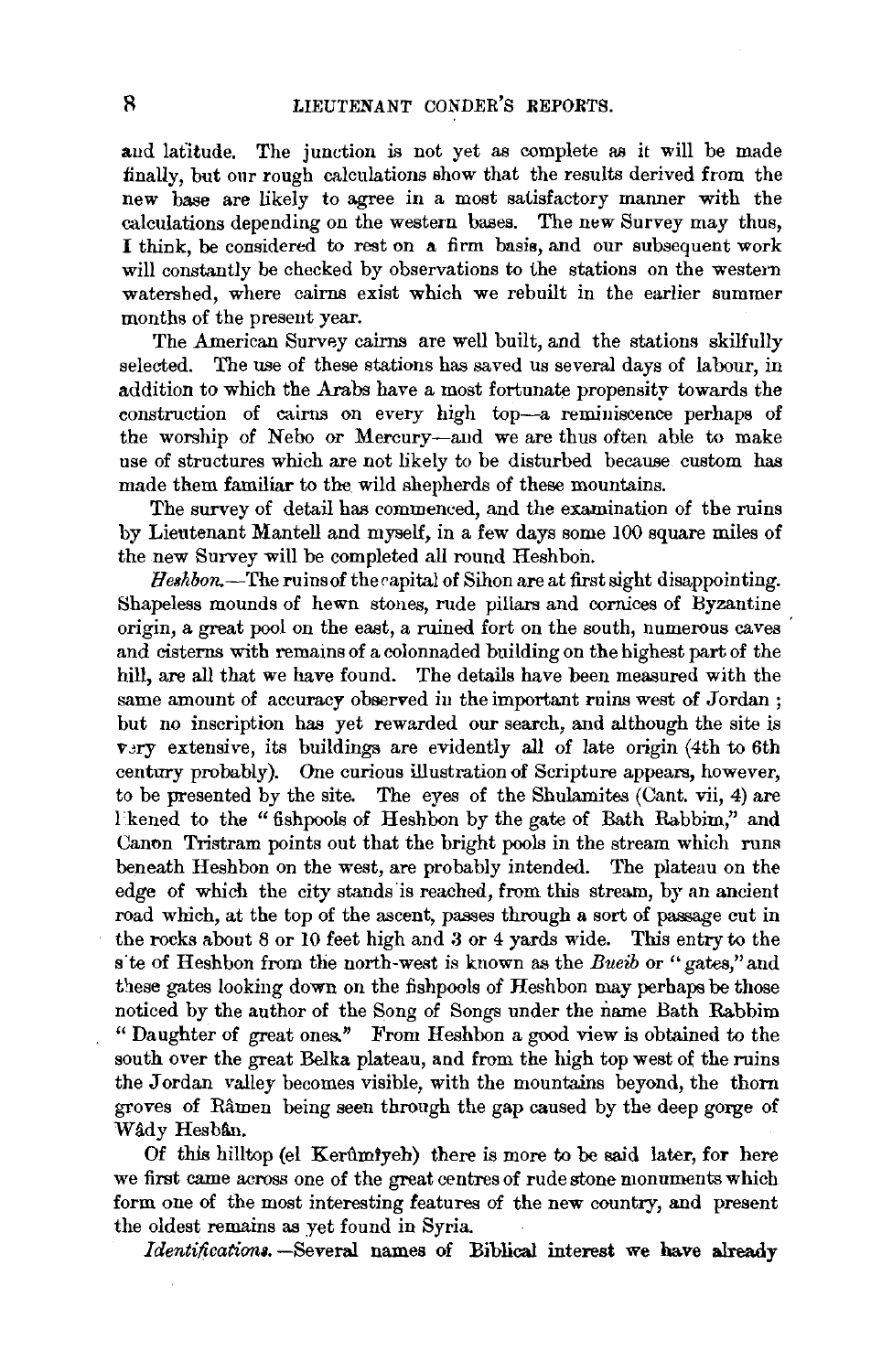collected, among which the most important are apparently the five  $following :=$ 

*The Field of Zophim* **(O'ItJ:!t i1,'tV'** Numbers xxiii, 14) was at or identical with Pisgah or Nebo. The word signifying "views" comes from a root identical with the Arabic *Safi,* "clear" or "shining." My Arab guide volunteered the information that the ascent leading up from the 'Ayun Milsan to the top of *Jebel Neba* is called *Tal' at es Safa.* Thus on the side of Nebo we still find the name Zophim preserved unchanged, and this discovery, which is I believe entirely new, serves to confirm the ordinary identification of Nebo with Jebel Neba. We can have little hesitation in identifying the "Field of Zophim " with the plateau of arable land, a rich red field at the top of Tal'at Safa, from which the knoll of limestone called Râs Neba rises some 50 feet on the west. In connection with this question I may mention that I have taken careful notes on the spot of the view from Nebo, as former travellers have given different accounts of the prospect. It must be confessed that in many respects the panorama is disappointing, especially as it seems to be an impossibility that the utmost (or western) sea can be seen either from Nebo or from any other mountain in the district.

2. *The Ascent of Luhith* (Isaiah xv, 5; Jeremiah xlviii, 5) is mentioned in connection with Zoar and Horonaim. The valley leading up to the plateau west of N eba, on the south side of the ridge, seems still to preserve this name in the form *Tal at el Heith,* which is well known. This tala'h or " ascent" communicates between two of the main roads leading towards Madeba from the plains of Shittim.

3. *Ja'zer* (יעזך), an important boundary town of Reuben and Gad (Joshua xiii, 25), would seem to answer to the large ruin of *Beit Zar'a.*  The Arabic and Hebrew contain exactly the same radicals, but the guttural would seem to have been displaced, in a manner not unnatural, and of which other well known instances will be recalled. The situation of the site north-east of Heshbon where the plateau, called *Mishor* in the Bible, begins to rise into the wooded uplands of Gad, seems to suit well with the idea that the old tribe bonndaries were as the modern still are, marked by natural features. Beit Zar'a is also possibly the Zara of Josephus east of Jordan.

4. *Sibmah,* mentioned (Numbers xxxii, 3-38; Joshua xiii, 19) with Pisgah, Beth Peor, Beth Jeshimoh (Sueimeh), Nebo, Heshbon, Elealah, &c., would possibly be the present important site Silmia, where are ancient tombs, and a curious tablet close to the stream measuring 7 feet 3 inches in height by 8 feet in width, but entirely without inscription or sculpture. The "Vine of Sibmah" is mentioned (Jeremiah xlviii. 32), and it is interesting therefore to remark that the hill above Sûmia presents remains of several large wine-presses, and ruined vineyard towers. The Onomasticon places Sibmah 500 paces from Heshbon, which might perhaps be intended to represent the site of Sûmia. Remains of a Byzantine town exist here, and of a monastery, the masonry of which was used by Makbil in Nimr about a century ago in the construction of a little fort.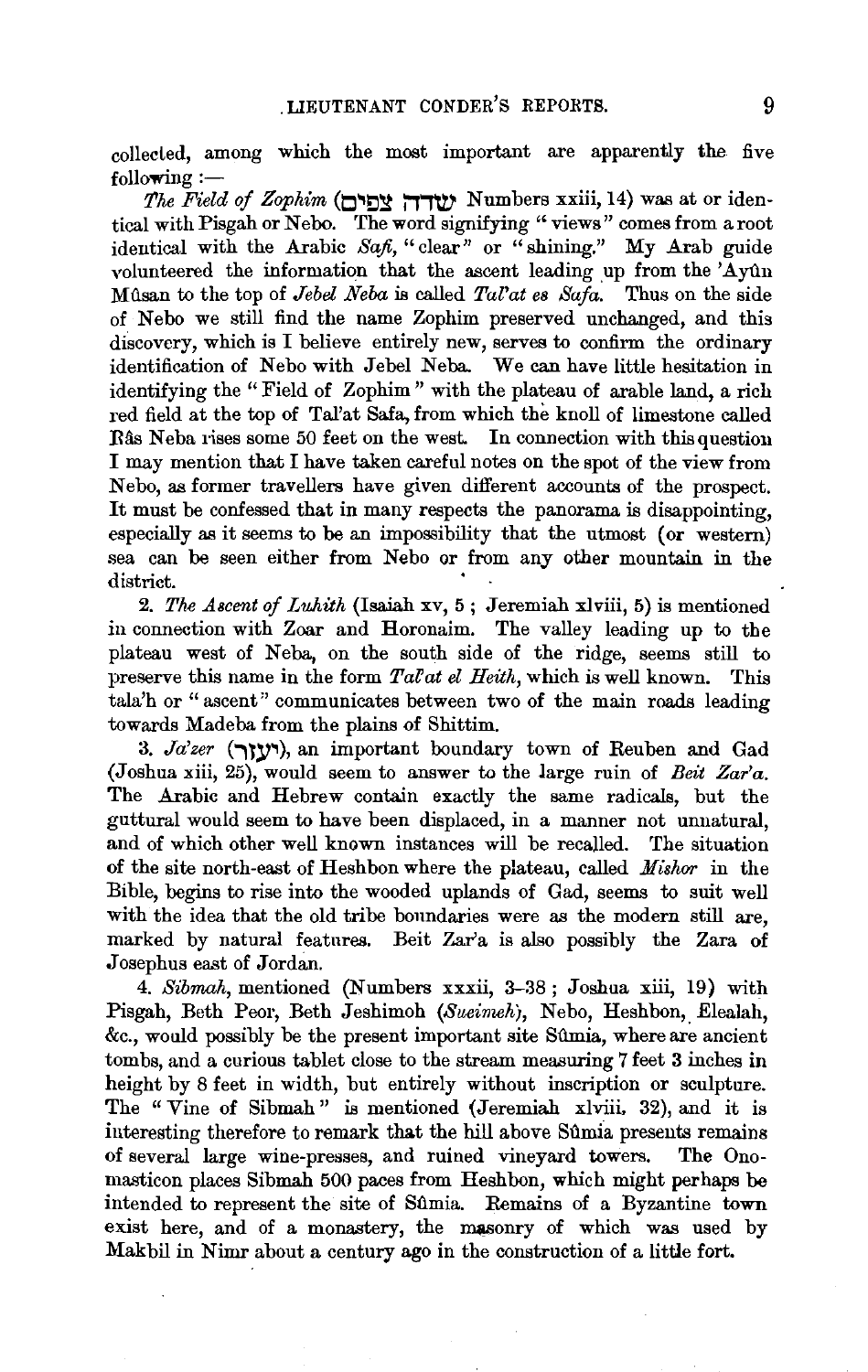On one of the lintel stones in this building I found carved the cross potent or Jerusalem cross, which I have never before found in any other building in the country.

5. Minnith (Judges xi, 33) might be conjectured to be the present Minieh south of Nebo. The Onomasticon, however, places it four Roman miles from Heshbop.. The mention in connection with Aroer would seem to suggest a southern situation like that of Minieh.

I find on careful enumeration that we have only some 40 Biblical sites to discover between the Arnon and Hermon, and besides those already given I have several to propose which await confirmation by further enquiry.

*Heshbon Cromlechs.-My* time and attention for several days have been wholly devoted to the wonderful rude stone monuments with which this district abounds. The contrast in this respect with the west of Jordan is very striking, and is perhaps accounted for by the supposition that the Jews deliberately destroyed all traces of these structures-connected as they must clearly have been with the barbarous religion of the early aborigines. In Galilee, where Jewish influence was probably never predominant until a late period, a few cromlechs still exist. In Moab. and the Jordan valley they are marvellously numerous. On one hill I have gathered 26 examples, and in three days nearly 50 cromlechs have been planned, sketched, and photographed. At Jebel Neba and el Maslubiyeh other groups occur, and we are informed that they are even more plentiful in the Ghor.

Time will not allow of a detailed account of the various specimens, but some of the general results are of sufficient interest to be summarised. In the first place it seems to me that these monuments are not sown broadcast over the country, but that they are referable to certain centres which represent the old sacred places of the primitive inhabitants. One of these centres appears to be the rounded summit west of Heshbon, already noticed and called el Kerûmîyeh. There is a flat plateau west of the summit some 200 feet lower than the highest top. This runs out westwards about 300 yards, and terminates in a knoll commanding a view down Wady Hesban. The lower knoll was once apparently crowned by a cairn, of which the foundations remain, and a circle of stones of moderate size surrounded the cairn, the circle being about 40 feet in diameter. Lower down the hill on the west are remains of a second circle of about 200 yards diameter, consisting of two rows of stones with a path or interval of 8 feet between them. Outside this circle, on north, south, and west, are groups of cromlechs of every size and form. At least 26 were clearly recovered, and others fallen, or of less distinct character, were noticed. The best specimen is on the north near the fort of the spire which rises some 800 feet above the valley. This specimen, found and photographed by Lieutnant Mantel!, has a table stone measuring 9 feet by 8 feet, supported by two very square, standing stones, and measures 5 feet 6 inches in the clear under the table stone. On the plateau north-east of the central cairn and circle is another fine cromlech of equal dimensions. These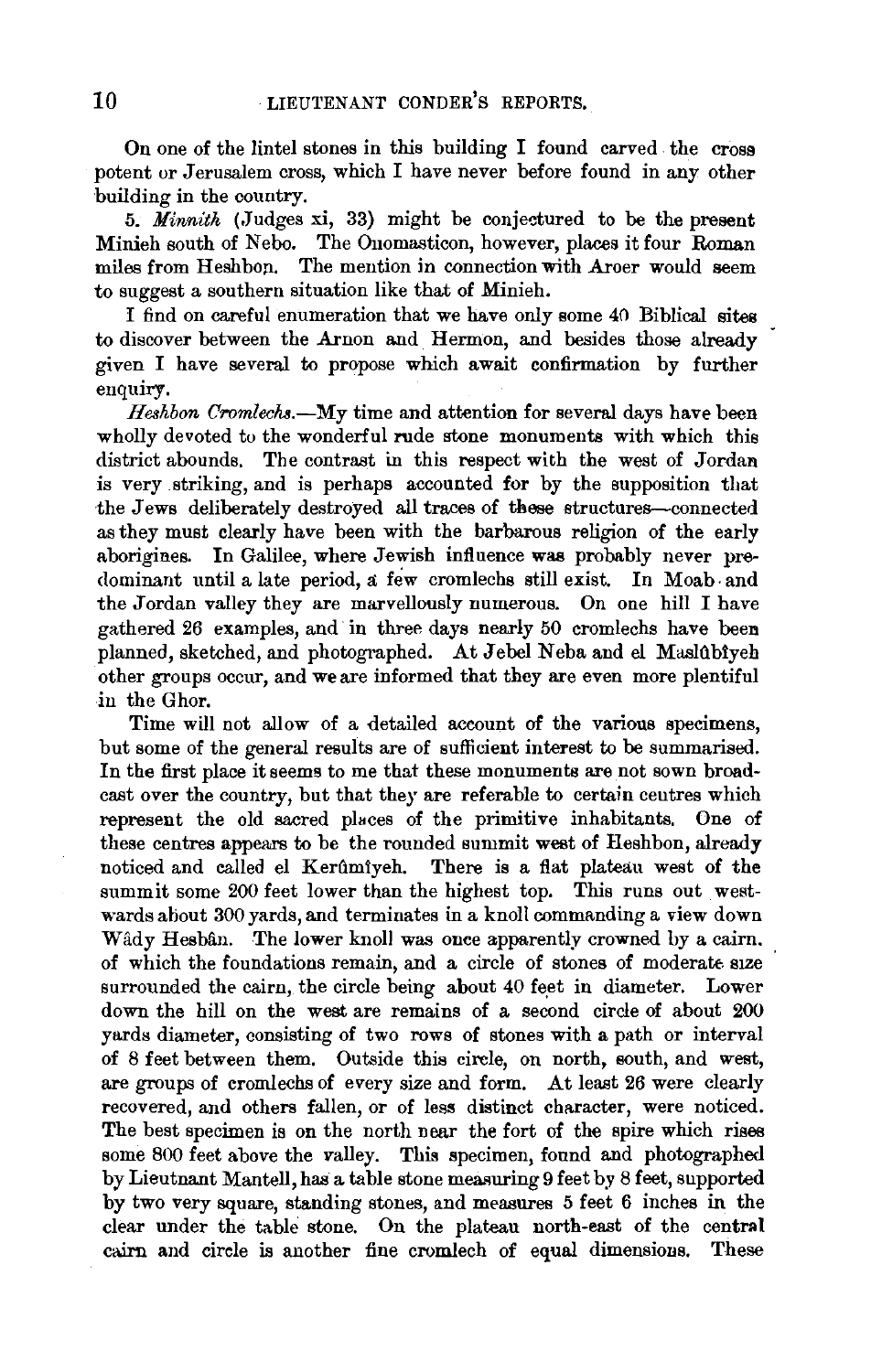two are the largest and most lofty, the average height of the standing stones being about 3 feet, with a table stone 5 feet square.



There is a second group of cromlechs on the north side of Wady Hesbân, more than a mile west of the Kerûmîyeh hill, and it is remarkable that these, numbering at least 16 in all, are placed so as in every case to obtain a view of the Kerûmiyeh hill east of them. They all occur on the east slopes of the hill, and none are found on the west. Other specimens occur on the south slope of the hill north of el Kerûmiyeh. From this circumstance it seems likely that the Kerûmîyeh hill-the highest near Heshbon-with its caim and circles, was a sacred mountain, and that the cromlechs were built facing it, just as the modern Arab builds his little stone piles-degenerate offspring of the mighty works of former timesin positions whence the sacred centre might be seen with the sun rising behind it.

It is remarkable that the mountains thus covered with cromlechs are also those where the modern Arabs pile their stone heaps or kehaktr, which they are accustomed to place in sacred spots or along roads, at points where shrines first come into view. They explain these piles to have reference to Neby Mûsa west of Jordan, but they are more probably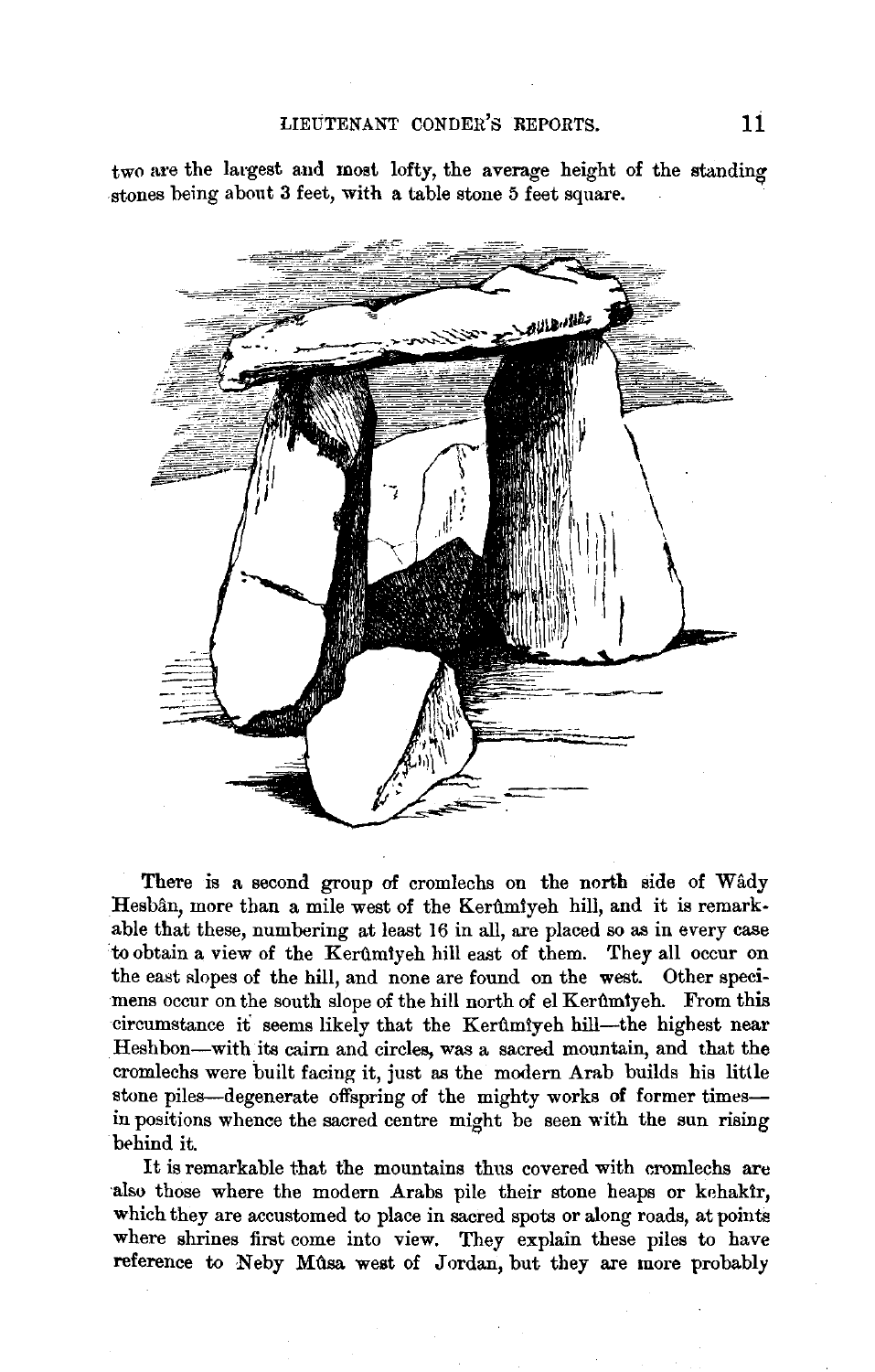intended to propitiate the Ghouls, for the cromlech obtains the name Beit at Ghall or "Ghoul's House" from the Bedawin.

In a former report I have noticed the stone circles still erected by the Arabs. We had an opportunity the other day of observing the cultus of these sacred circles, which consists in placing a small offering on the lintel or cromlech, which in most cases occurs on the west side of the circle: The worshipper then touches the lintel with his forehead and mutters an invocation to the local divinity. We have found a single example in which the lintel was on the east of the circle, but this was in the vicinity of a very sacred place, Kabr 'Abdallah, towards which the worshipper at the lintel thus faces.

The theory that the cromlechs were graves seems to me to be contradicted by the fact that the three stones stand in most cases on the live rock. In many cases circular holes are found in the top stones of the Heshbon groups; these are sometimes 8 or 9 inches in diameter and 2 or 3 inches deep. Possibly they may be connected with the use of the crom· lechs as altars, either as receptacles for blood or for fire.

The cromlechs have no special orientation. They occur generally on the hill slopes, not on the summit, and are found where fallen blocks were abundant and where open ground sufficient for a few worshippers exists. They are raised high enough to command a view of the sacred centre, but the labour of climbing to the top of the hill, or perhaps the yet more serious difficulty of transporting large blocks to the heights, seems to have induced their builders to choose comparatively accessible positions. The two standing stones do not appear to be essential, but the top table stone may be supported in any convenient manner, so long as it is propped in a fairly horizontal position. Large flat blocks with a single small stone inserted beneath, occur among the cromlechs, and seem to have been less ambitious attempts at constructing a rude altar. Strata of rock in other cases have been prized up, and supported by a stone on the lower side, while in some instances three flat stones stand one on the other. Circular holes are often excavated in the live rock close to the cromlech.

The existence of cromlechs surrounding a large cairn on Nebo is of great interest. The mountain where Balak's altars were built took its name apparently from Nebo-the planet Mercury, and for this reason is said to have been changed by the Reubenites-possibly to Pisgah; (cf. Numbers xxxii, 38), and Nebo like Baal Peor and Baal Meon was no doubt a centre of Pagan worship.

Mercury or Hermes was one of the earliest of the Semitic gods, and under the names Set and Thoth was worshipped by the Egyptians, the Hittites, and the Phoonicians. He was essentially a stone-god. The Talmud records the practice of throwing stones on to a heap in honour of Marculim, and the Latin proverb recalls the same curious speeies of worship. Not only Nebo but possibly Jebel 'Attarus, with its great cairn, may be connected with this ancient cultus, the name of the latter being very close to the Arabic 'Attârûd, the name of the planet Mercury.

Should the fact of the relation of the cromlechs to these mountain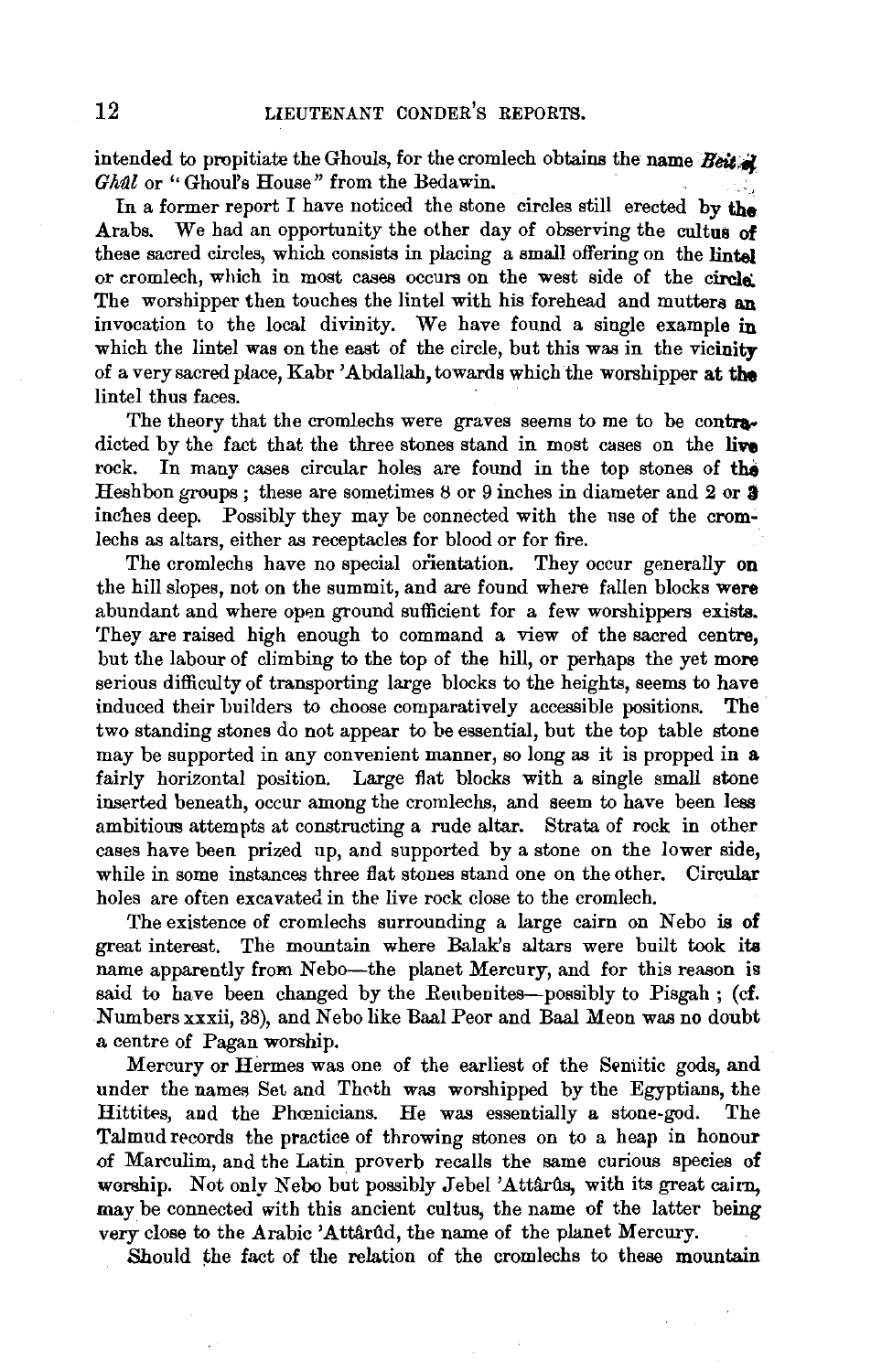centres be established by further observation, we may perhaps obtain a clue for the discovery of Baal Peor, and Bamoth Baal, both of which are as yet doubtful.

Some curious rock-cut chambers are found in connection with the cromlechs. They are generally 3 to 5 feet long, 3 feet broad and high. In other. cases they are 6 or 7 feet long, and were evidently once tombs, but the shorter ones, which are the more numerous, seem hardly to have been intended as sepulchres. They are almost always excavated in detached cubes of rock 10 to 15 feet wide, and in many cases these blocks have been subsequently overthrown by earthquakes or landslips. There is as yet no evidence whether these excavations are as old as the cromlechs, nor indeed do we know how old the latter themselves may be. The cromlechs appear to occur in connection with ancient towns, and this may account for the association with the rock chamber. We have not found any flint instruments or chips near the cromlechs, though several specimens of rude flint instruments occur at 'Ain Hesbân on the flat ground near the stream.

North of 'Ain Hesbân we have as yet seen no cromlechs, but specimens are known to exist in Mount Gilead. It might perhaps be suggested that the "throne" of King Og ('try' Deut. iii, 11), rendered "bedstead" in the English version, and usually supposed to have been a sarcophagus, may really have heen a cromlech. The dimensions (12 feet by 9 feet), are rather larger than those of the cromlechs as yet measured. This throne was to be seen at Rabbath Ammon, and cromlechs still exist at 'Amman, which we shall measure with unusual interest.

*Geology.-*The observations as yet are not sufficiently numerous to allow of important deductions, but the general succession of the strata is unmistakable. The Nubian sandstone attains to a thickness of some 2,000 feet above the Ghor as seen in Wâdy Hesbân, and is of all colours from slate and mauve to light buff or white. Above this follows the hard dolomitic limestone, found west of Jordan, forming a second step in the hills, and a third step is made by the soft chalk, with flint bands, which forms the substratum of the Belka plateau. The water sinks through this formation, and there are consequently no springs on the plateau, but only a few wells, while on the sides of the great slope of 4,000 feet leading to the Ghor, beautiful streams burst forth at the base of the chalk, above the impervious limestone. Every valley at this level, some 2,000 feet above the Mediterranean, has its springs and streams, fringed with oleanders and canes, which flow murmuring down the gorges falling in cascades over the rocks. The contrast of this rich water-supply with the scantiness of streams west of Jordan is striking. So far as has yet been observed the dip of the strata downwards towards the west is much less marked than on the west side of the Ghor, thus seeming to confirm the conclusion of Lartet that the valley was neither more nor less than a gigantic fault. Traces of volcanic action, and a hot spring, vere noticed near Kefrein, but no basalt occurs in the district at present svrveyed.

CLAUDE R. CoNDER, *Lieut. R.E.*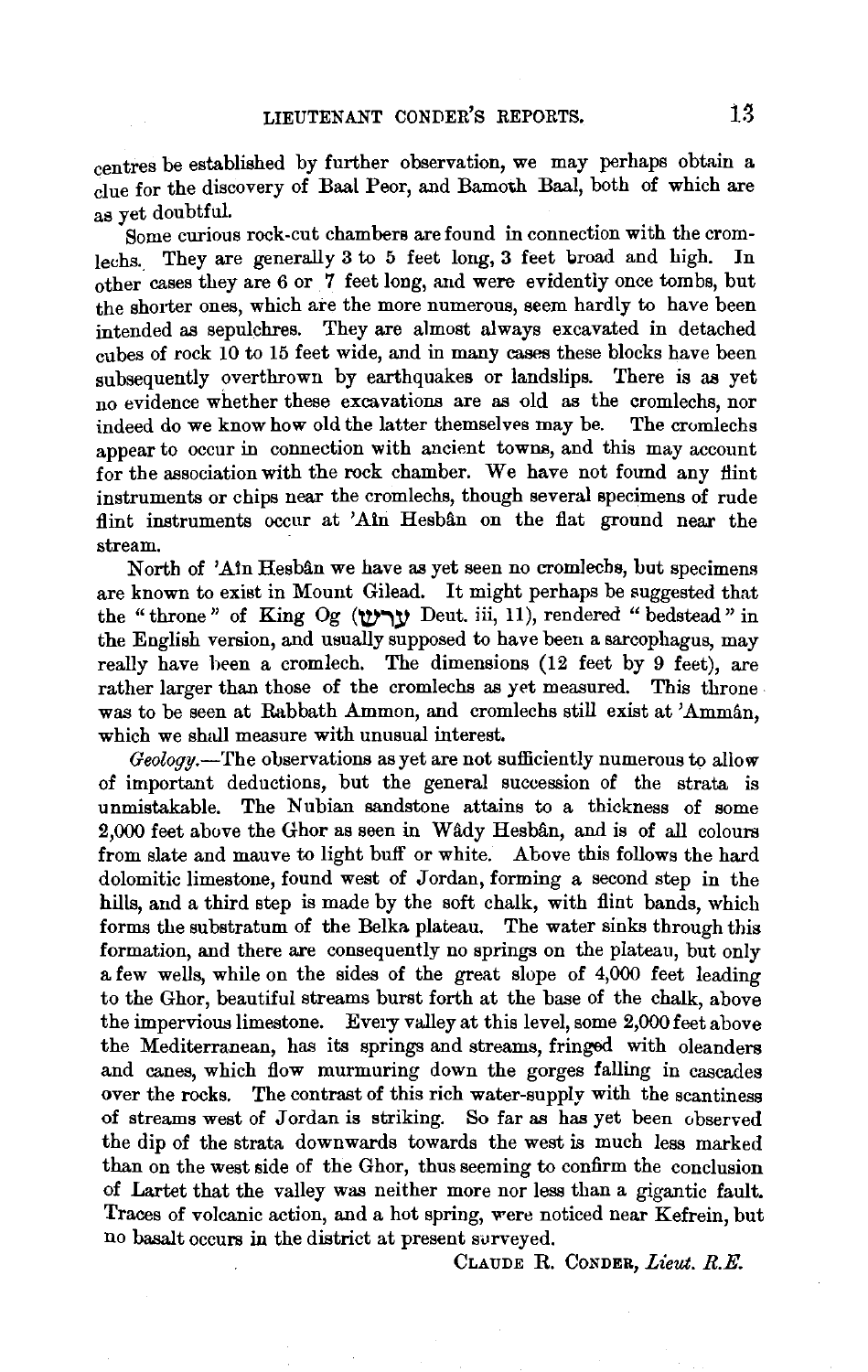### SUMMARY OF THE FIRST SURVEY CAMPAIGN.

#### *lst November,* 1881.

THE work was commenced on the 17th August, and carried on until the 29th October, when the party returned to Jerusalem ; during this period of eleven weeks a total of 500 square miles was surveyed, but a great part of the time was taken up in preliminary reconnaissance, necessary before establishing the triangulation, and in measuring the base line. The actual rate of progress, after these preliminaries had been completed, was about 250 square miles per month, which is an average higher than any reached during the former survey, except during the campaigns which  $I$  conducted in 1875, when, however, the European Staff included three surveyors, whereas during the last fortnight of the present campaign only one surveyor has been working, in addition to the two officers.

The cost of the work, in spite of the heavy payments to the Arab escort, has been less than at any previous time, principally on account of the cheapness of food and forage. The collection of the names has given comparatively little trouble, as the Arabs knew the nomenclature well, and imparted information readily. Over 600 names were collected, and more than 200 ruins were examined. Some 400 cromlechs were found, and careful plans, sketches, and photographs of the best specimens were made. The idea put forward in a former report that these cromlechs are referable to certain centres was fully established, seven such centres being explored where the cromlechs occur in numbers, whereas in the other parts of the country not a single cromlech is found. In addition to cromlechs some very interesting *Menhirs* or standing stones were also found, and ancient stone circles occur in connection with both classes of these monuments.

Among the sites explored are Heshbon, Elealah, Madeba, Baal-Meon, Nebo, and Pisgah, the hot springs of Calirrhoce, Rabboth Ammon-where the party remained fifteen days among the ruins, and of which site a special survey has been very carefully made. In the Jordan valley search was made for the Cities of the Plain, but without any very conclusive results.

I think that we have also fixed with great probability the sites of Baal-Peor and of Bamoth Baal, in positions entirely unsuspected before, and we have some interesting suggestions to make in connection with the "bedstead" (or more correctly "throne") of  $Og$  in Rabboth Ammon, as. well as respecting the history of Balaam and Balak.

At 'Arftk el Emir we made an interesting discovery of the probable method by which the enormous stones were brought from the quarries to the palace of Hyrcanus, and we explored carefully the existing ruins and copied the inscriptions and details of architecture.

The number of photographs taken by Lieutenant Mantell is 36 in all. A short account of these is attached, and copies will be sent as soon as possible